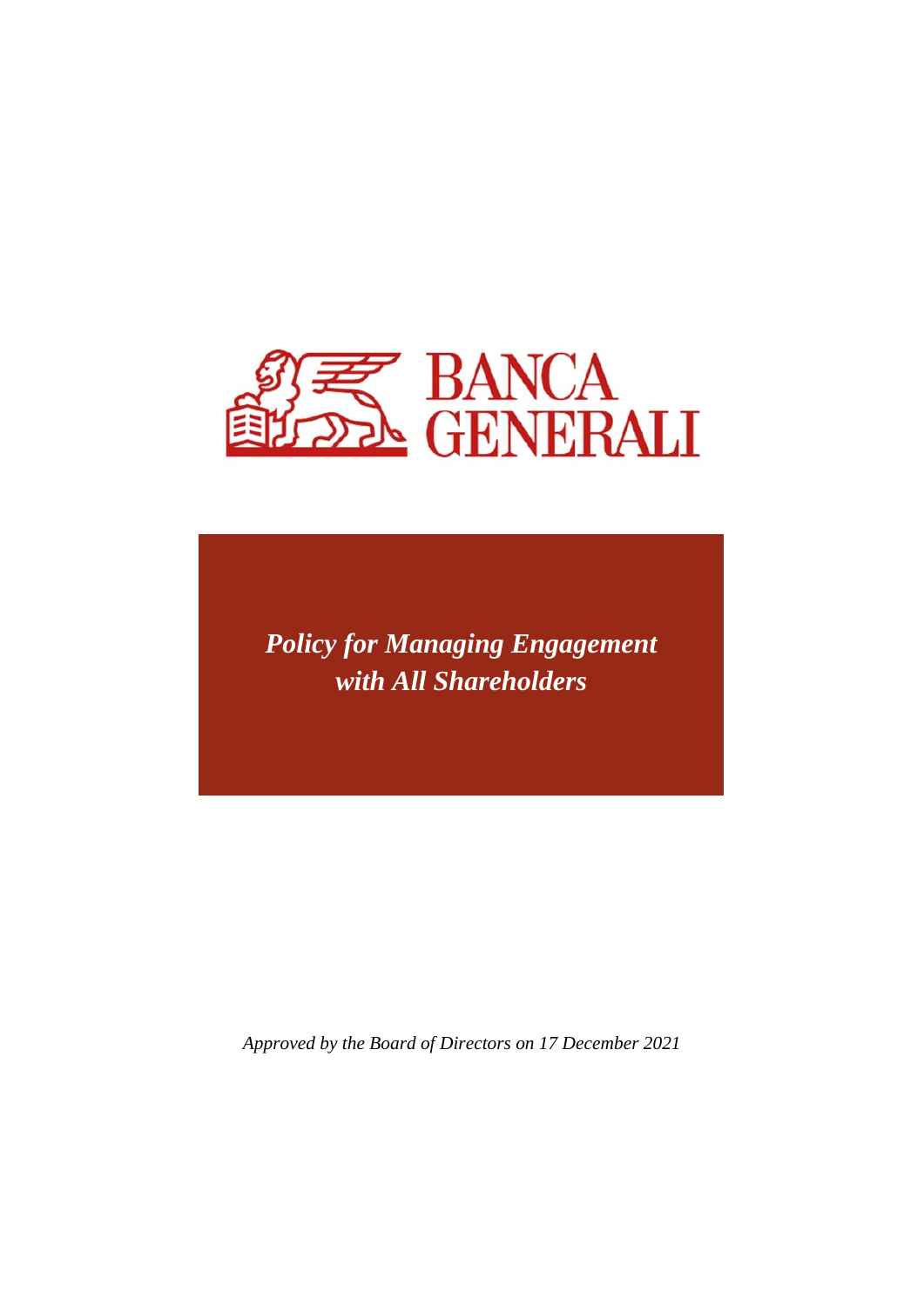| 1.                                                                                  |
|-------------------------------------------------------------------------------------|
|                                                                                     |
| 2.                                                                                  |
| 3.                                                                                  |
| $\boldsymbol{4}$ .                                                                  |
|                                                                                     |
| 5.                                                                                  |
| 5.1 REQUEST FOR ENGAGEMENT BY SHAREHOLDERS AND ENGAGEMENT ON THE BANK'S INITIATIVE7 |
| 6.                                                                                  |
| 7.                                                                                  |

# **CONTENTS**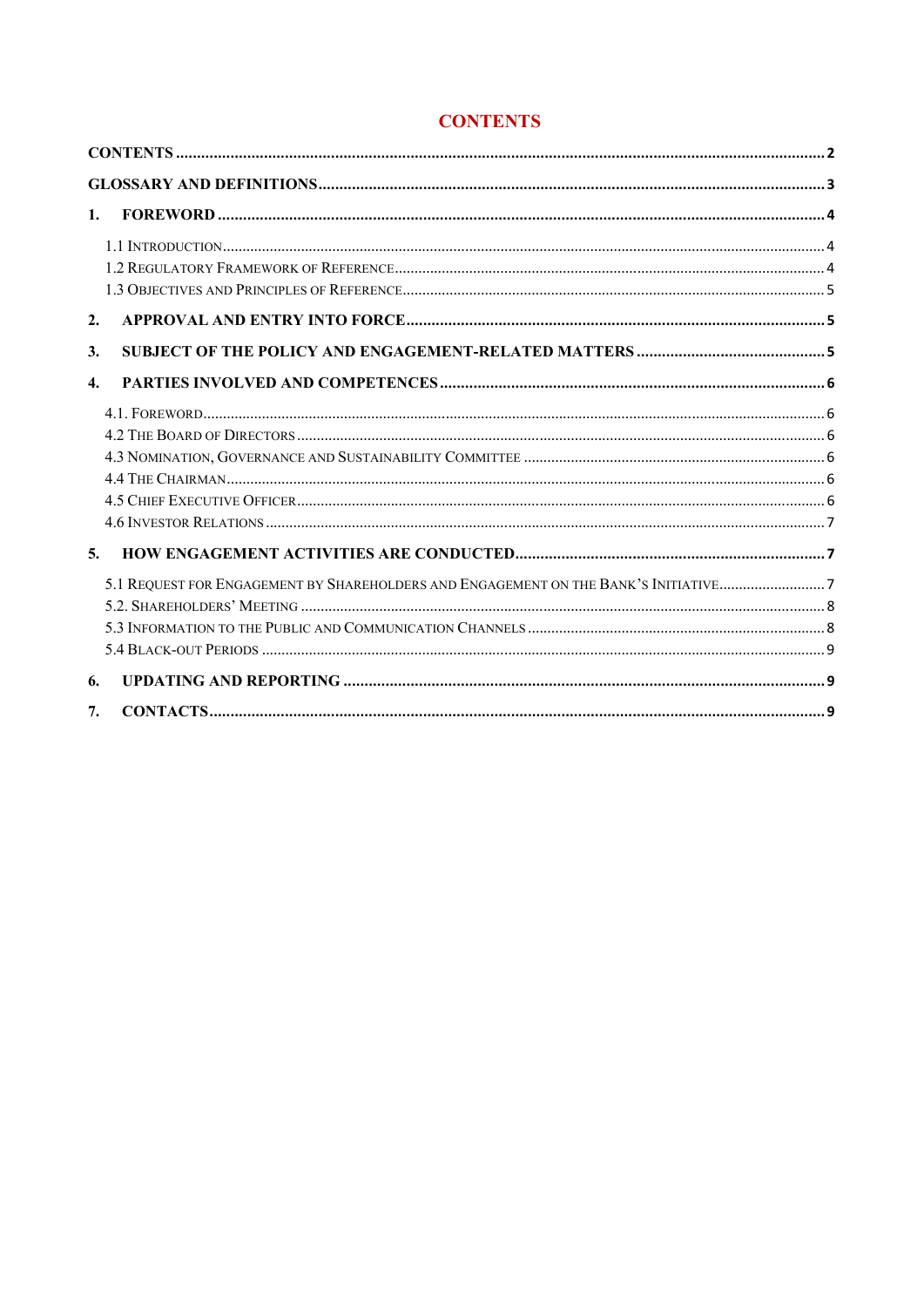# **GLOSSARY AND DEFINITIONS**

| <b>Shareholders' Meeting</b>                                                        | means the General Shareholders' Meeting of Banca Generali S.p.A.                                                                                                                                                                                                           |
|-------------------------------------------------------------------------------------|----------------------------------------------------------------------------------------------------------------------------------------------------------------------------------------------------------------------------------------------------------------------------|
| <b>Shareholders</b>                                                                 | means the holders of the shares issued by Banca Generali S.p.A.                                                                                                                                                                                                            |
| <b>Banca Generali or Bank</b>                                                       | means Banca Generali S.p.A.                                                                                                                                                                                                                                                |
| <b>Bank of Italy Circular No.</b><br>285 or Supervisory<br><b>Provisions</b>        | means Bank of Italy Circular No. 285 of 17 December 2013 on "Supervisory<br>Provisions for Banks" (as subsequently amended).                                                                                                                                               |
| <b>Corporate Governance</b><br>Code                                                 | means the Corporate Governance Code of Borsa Italiana, approved in January<br>2020 by the Corporate Governance Committee and adopted by the Bank.                                                                                                                          |
| <b>Chief Executive Officer</b>                                                      | means the Chief Executive Officer and General Manager, holding the main<br>responsibility for the management of Banca Generali S.p.A.                                                                                                                                      |
| <b>Board of Directors</b>                                                           | means the Board of Directors of Banca Generali S.p.A.                                                                                                                                                                                                                      |
| <b>Board of Statutory</b><br><b>Auditors</b>                                        | means the Banca Generali S.p.A.'s Board of Statutory Auditors.                                                                                                                                                                                                             |
| <b>Directors</b>                                                                    | means the members of the Board of Directors of Banca Generali S.p.A.                                                                                                                                                                                                       |
| <b>Banking Group</b>                                                                | means the Banca Generali Banking Group.                                                                                                                                                                                                                                    |
| IR                                                                                  | means the Banca Generali S.p.A.'s Investor Relations Function.                                                                                                                                                                                                             |
| Chairman                                                                            | means the Chairman of the Board of Directors of Banca Generali S.p.A.                                                                                                                                                                                                      |
| Policy                                                                              | means this Policy for Managing Engagement with All Shareholders of Banca<br>Generali S.p.A.                                                                                                                                                                                |
| <b>Issuers' Regulation</b>                                                          | means the Issuers' Regulation issued under Consob resolution No. 11971 of<br>14 May 1999 (as subsequently amended and extended).                                                                                                                                           |
| <b>Rules of the Board of</b><br><b>Directors and the Board</b><br><b>Committees</b> | means the Rules of the Board of Directors and the Board Committees of Banca<br>Generali S.p.A.                                                                                                                                                                             |
| <b>Shareholder Rights</b><br><b>Directive II</b>                                    | Directive 2007/36/EC of the European Parliament and of the Council of 11<br>July 2007 on the exercise of certain rights of shareholders in listed companies,<br>as amended by the Directive (EU) 2017/828 of the European Parliament and<br>of the Council of 17 May 2017. |
| <b>Stakeholders</b>                                                                 | means the various stakeholders of Banca Generali S.p.A.                                                                                                                                                                                                                    |
| TUF                                                                                 | Legislative Decree No. 58 of 24 February 1998 (Consolidation Law on<br>Finance).                                                                                                                                                                                           |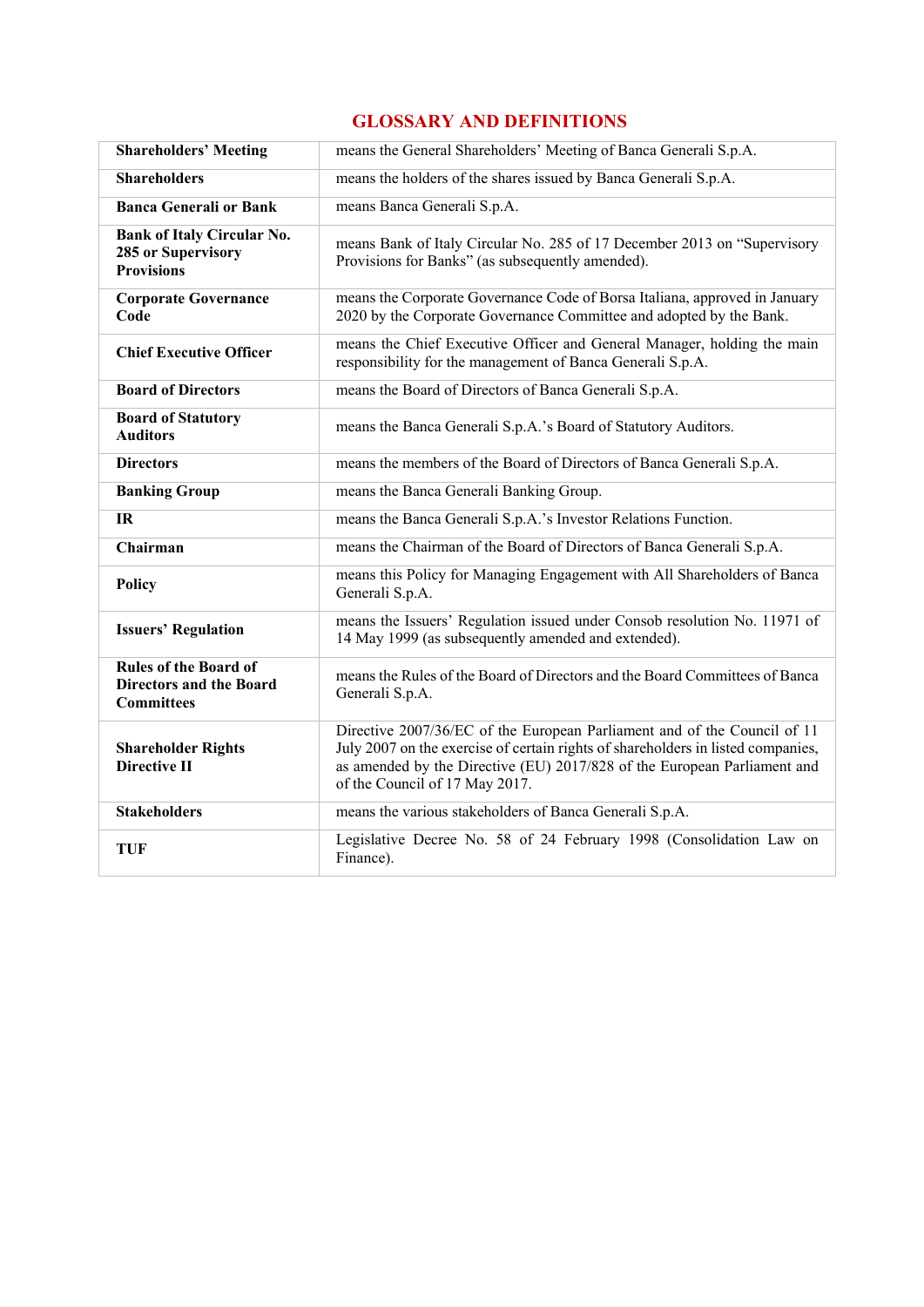# 1. FOREWORD

#### 1.1 Introduction

The Board of Directors of Banca Generali S.p.A. has adopted this Policy in order to bring rules relating to corporate governance and management of engagement with Shareholders into line with the principles included in the Supervisory Provisions and set forth by the Corporate Governance Code.

With the adoption of this Policy, Banca Generali undertakes to manage engagement activities with all Shareholders through correct, transparent and differentiated forms of engagement, believing that the establishment and maintenance of a constant and continuous relationship with all the main stakeholders is in its own specific interest, as well as a duty towards the market.

In fact, the Policy intends to pursue the objective of raising the level of transparency and investor engagement, as promoted by the Shareholder Rights Directive II with reference to institutional investors and asset managers, as a functional tool to ensure the sustainable success of the Bank, which consists in the creation of long-term value for the benefit of Shareholders, taking into account the interests of all other stakeholders and the environmental, social and economic impacts that its operations may have.

#### 1.2 Regulatory Framework of Reference

This Policy formalises the integration into Banca Generali's corporate governance system of the Supervisory Provisions and recommendations of the Corporate Governance Code on corporate governance and managing engagement activities with Shareholders. In particular, when preparing the Policy, the Bank made reference to the following sources of external legislation and internal regulations:

- ˗ Bank of Italy Circular No. 285 (Part I, Title IV, Chapter 1, Sect. V) according to which "*Banks of greater size or operational complexity, with the exception of those that are 100% controlled, are to be equipped with a policy, to be formalised in an internal regulation, for the management of directors' engagement with Shareholders (including institutional investors and asset managers) that defines at least: i) the offices/parties (including corporate) appointed to manage engagement activities; ii) the times and modes of circulation, within the bodies responsible for the strategic supervision, management and control of information regarding meetings with shareholders and the related outcomes; iii) control measures to ensure compliance with the confidentiality of information and the rules on inside information; (iv) the differences, where appropriate, between the procedures relating to engagement activities initiated on the bank's initiative and that initiated on the initiative of shareholders; (v) the relevant issues to be discussed with shareholders, including those relating to strategy, financial and non-financial results, as well as risks, capital structure, social and environmental impact and corporate governance*";
- Article 1, Principle 4, Recommendation No. 3 of the Corporate Governance Code, pursuant to which "*4. The board of directors promotes engagement with shareholders and other stakeholders which are relevant for the company, in the most appropriate way"* and "*3. Upon proposal of the chair in agreement with the chief executive officer, the board of directors adopts and describes in the corporate governance report a policy for managing engagement with the generality of shareholders, taking also into account the engagement policies adopted by institutional investors and asset managers.*

*The chair ensures that the board of directors is in any case informed, within the first suitable meeting, of the development and the significant contents of the engagement that has taken place with all the shareholders*";

- Directive 2007/36/EC and Directive (EU) 2017/828 (Shareholder Rights Directive I and II) on the exercise of certain rights of shareholders in listed companies, and the encouragement of long-term shareholder engagement, respectively;
- Legislative Decree No. 49 of 10 May 2019, issued for the implementation of Directive (EU) 2017/828;
- ˗ TUF and Issuers' Regulation;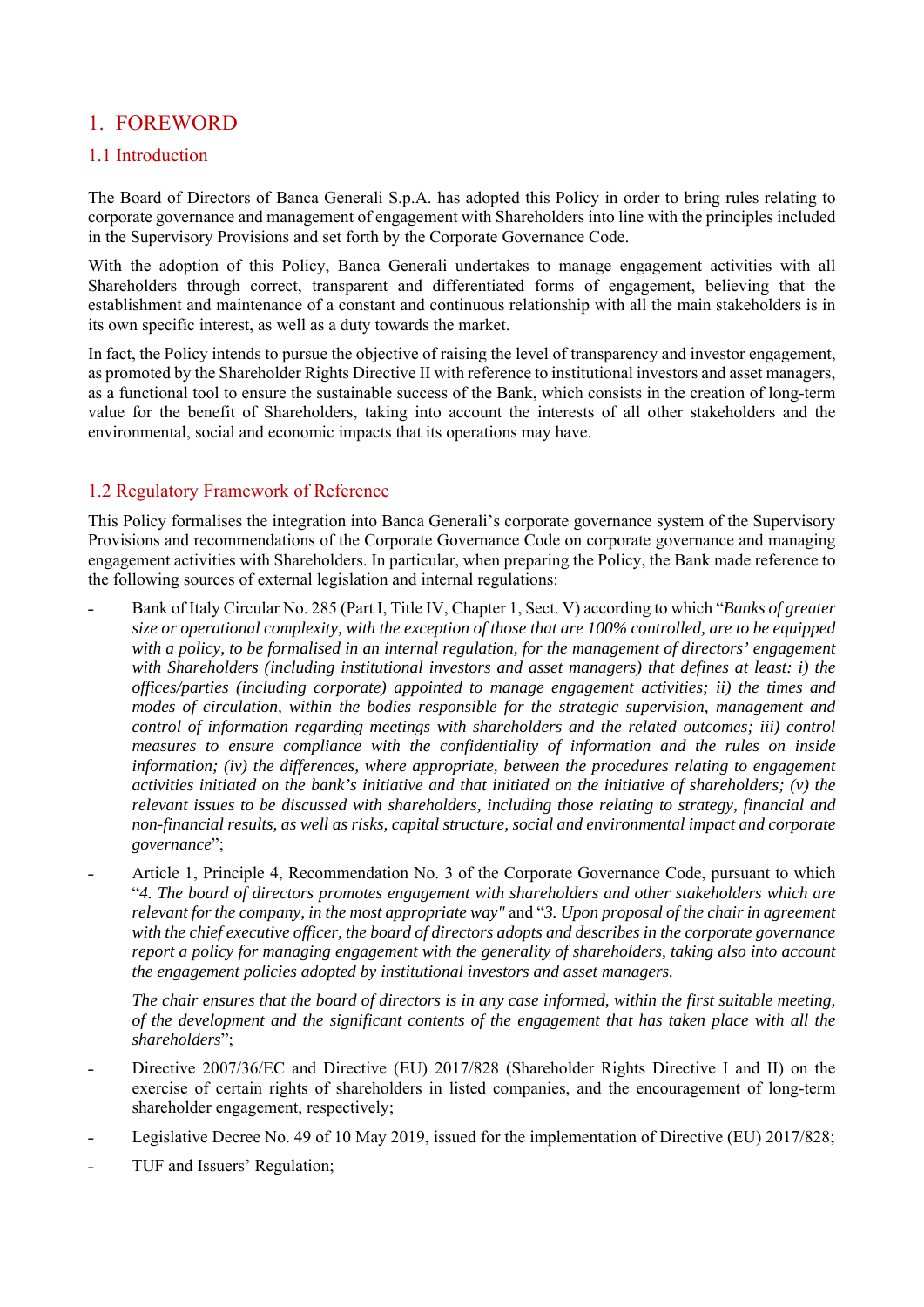˗ Articles of Association and the other policies, codes and regulations on corporate governance adopted by the Bank.

### 1.3 Objectives and Principles of Reference

The Policy aims to promote transparency and engagement with shareholders, including institutional investors and asset managers, also taking into account the engagement practices developed at national and international level, as it is in the Bank's interest to acquire opinions and proposals, as well as to increase the understanding of reciprocal points of view.

Banca Generali, when managing engagement with shareholders, operates according to the principles of:

- ˗ **transparency and clarity**: engagement management shall allow the parties to develop informed assessments, through clear, complete, correct and truthful content, avoiding any form of unjustified selective information;
- ˗ **timeliness**: answers to questions and feedback shall be provided promptly, with methods and timing appropriate to the circumstances and in any case in line with current legislation for listed companies on the management of relevant and inside information and with the related Code for Handling Relevant and Inside Information adopted by the Bank pursuant to the aforementioned legislation;
- ˗ **equal treatment**: communications will be managed in full compliance with equal treatment in order to ensure identical conditions amongst Shareholders who are in the same condition.

The Bank ensures continued compliance with market abuse provisions, law applicable from time to time and corporate governance procedures, encouraging collaboration and transparency with the competent authorities, regulators and public bodies.

# 2. APPROVAL AND ENTRY INTO FORCE

Pursuant to the Rules of the Board of Directors and the Board Committees and the aforementioned regulatory framework, the Board of Directors — upon proposal of its Chairman, formulated in concert with the Chief Executive Officer and with the support of the Nomination, Governance and Sustainability Committee adopted this Policy through resolution approved on 17 December 2021, also taking into account the engagement policies endorsed by institutional investors and asset managers. The said Policy is effective as of the same date.

# 3. SUBJECT OF THE POLICY AND ENGAGEMENT-RELATED MATTERS

This Policy defines the methods of engagement of the Bank with its Shareholders, as well as, in compliance with the provisions of the law, the rules of this engagement activity, identifying the parties involved, topics under discussion and methods of interaction. In particular, the topics of discussion covered may, as a rule, concern issues pertaining to:

- the strategic-financial area, such as strategy, financial and non-financial results;
- ˗ corporate governance, including issues relating to the quantitative and qualitative composition of company bodies, the tasks and functions of the Board of Directors and Board Committees, as well as the succession plan;
- ˗ remuneration policies of Directors and Managers with Strategic Responsibilities and their implementation;
- social and environmental sustainability and the pursuit of sustainable success an objective which, pursuant to the Rules of the Board of Directors and the Board Committees, guides the action of the Board of Directors and which consists in creating long-term value for the benefit of Shareholders, taking into account the interests of other stakeholders relevant to the Bank;
- internal control and risk management system.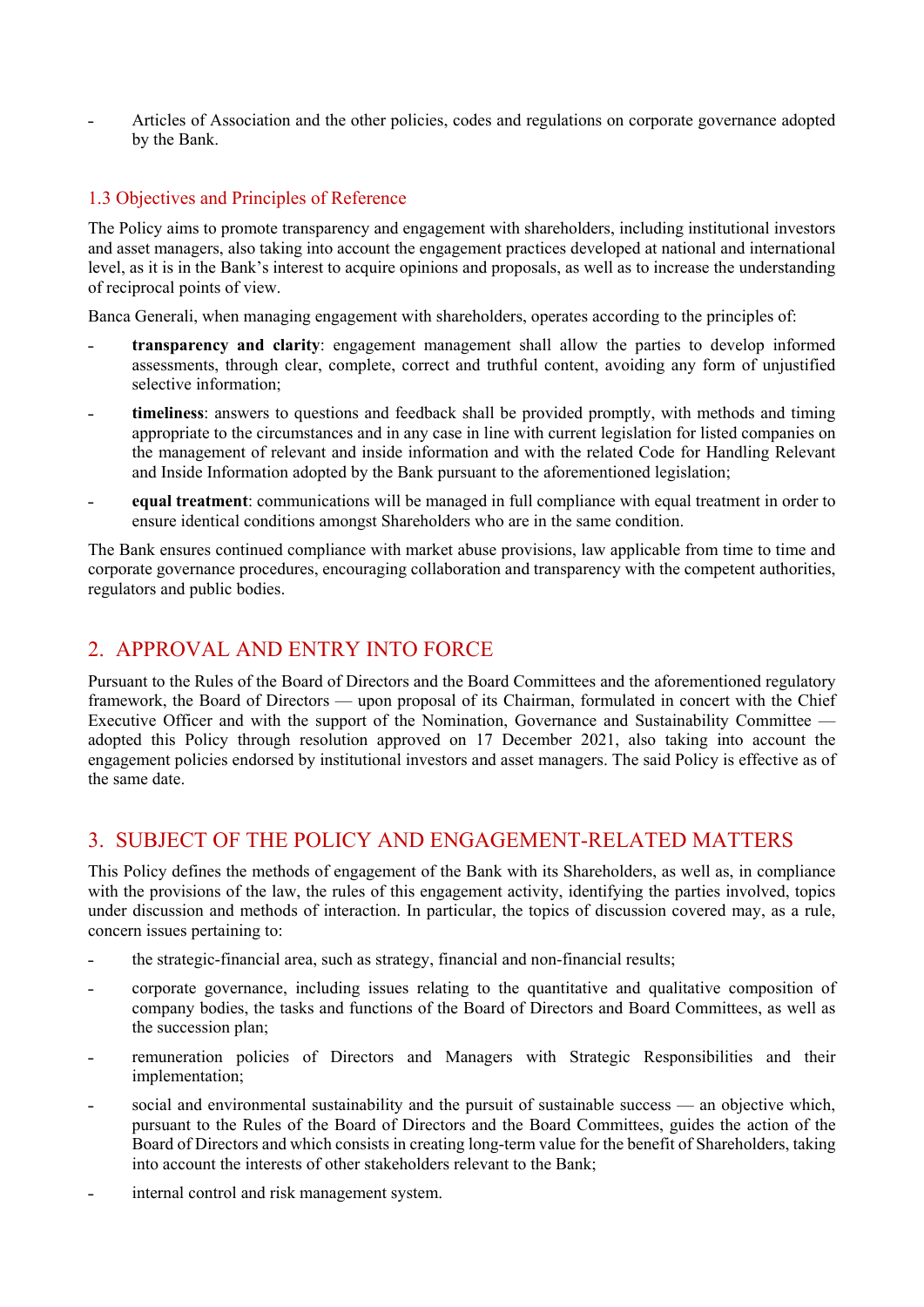# 4. PARTIES INVOLVED AND COMPETENCES

## 4.1. Foreword

This section defines the competences of the corporate bodies and of some corporate functions in relation to shareholder engagement, which are based on the assumption that the preliminary organisation and management of the engagement activity is delegated by the Board of Directors to the Chief Executive Officer. When exercising these prerogatives, the Chief Executive Officer liaises with the Chairman and is supported by the IR Function. The Chairman is entrusted with the task of keeping the Board of Directors informed of the development and significant content of engagement occurring during the reference period.

This is without prejudice to the various competences and responsibilities entrusted to the various company functions to which ordinary engagement management is delegated, as this does not fall within this Policy's scope of application.

#### 4.2 The Board of Directors

The Board of Directors maintains a role of guidance, supervision and monitoring of the application of the Policy and the engagement progress, in compliance with the legal and regulatory provisions in force from time to time.

From an operational point of view, the Board of Directors delegates the Chief Executive Officer to manage the engagement activity with Shareholders. The Board also has the power to involve, on a case-by-case basis, other Board members to carry out specific engagement activities with Shareholders, giving them adequate powers from time to time.

If the Board identifies situations of potential conflict of interest for the Chief Executive Officer's management of the engagement activity, the power to delegate the Chairman to manage such meetings is unaffected.

#### 4.3 Nomination, Governance and Sustainability Committee

The Nomination, Governance and Sustainability Committee supports the administrative body in respect of the latter's resolutions by expressing its advance assessment of the proposal and update of the policy for engagement with all shareholders in general, also formulated taking account of the policies adopted on the subject by institutional investors and asset managers.

#### 4.4 The Chairman

The Chairman of the Board of Directors, with the support of the Secretary, is responsible for and monitors the correct implementation of this Policy, keeping the Board of Directors duly informed, by the next scheduled meeting, on the development and significant content of the investor engagement activities, liaising for this purpose with the Chief Executive Officer and the IR Function. The Board of Statutory Auditors is informed during the same meetings of the administrative body, which it usually attends.

The Chairman, liaising with the Chief Executive Officer, may participate in the engagement with shareholders based on the matter being discussed or on the specific request by said parties.

## 4.5 Chief Executive Officer

The Chief Executive Officer is responsible for preliminary shareholder engagement organisation and management. The Chief Executive Officer has the right to avail of the IR Function's operational support for organisational aspects, definition of content and execution of all engagement-related activities, intervening directly where an engagement activity with particularly sensitive content or outside the ordinary administration is envisaged, also following specific requests by shareholders. The Chief Executive Officer may be supported by (or may appoint) certain top managers and/or competent functions of the Bank in the context of dealing with specific topics with Shareholders in order to make the engagement with them even more transparent and precise.

In particular, the Chief Executive Officer, liaising with the IR Function and in agreement with the Chairman, may:

decide to carry out initiatives designed to allow or encourage shareholder engagement;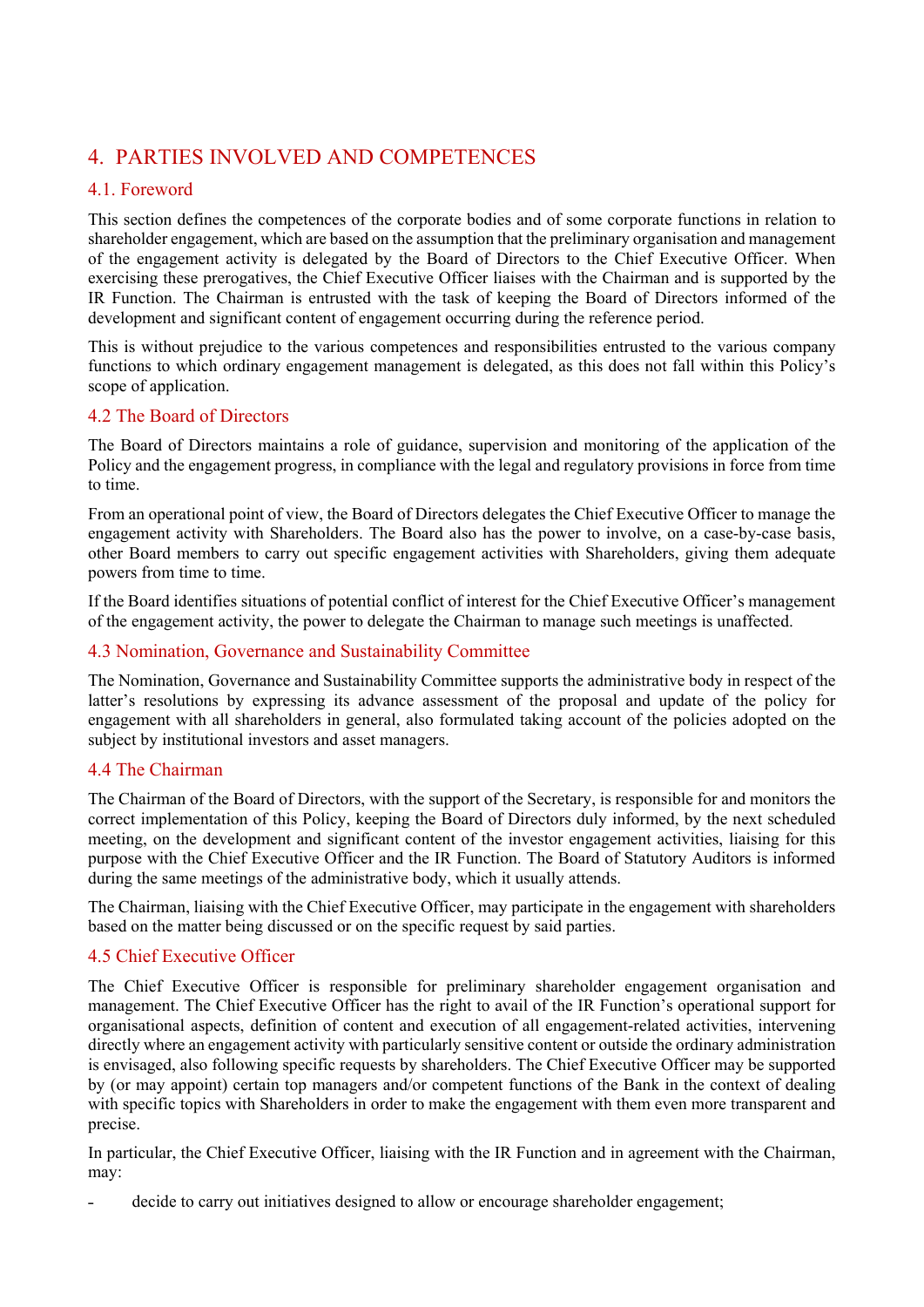- define the modes of engagement (one-way, two-way, bilateral or group);
- ˗ examine shareholders' requests for information and manage the collection of information and content from other functions competent for executing engagement activities;
- ˗ identify the representatives who, on behalf of the Bank, will be spokespersons appointed for engaging with shareholders and other stakeholders, with the option to choose between directors subject to the Board's authorisation;
- define the updates to shareholder engagement activities to be provided to the Board of Directors;
- propose amendments to the Policy, to be submitted to the Board of Directors.

#### 4.6 Investor Relations

IR is the organisational unit delegated to receive and collect requests made by Shareholders, and supports the Chief Executive Officer on an operational level through:

- ˗ the collection of requests for engagement and the management of relations with all Shareholders, including institutional investors and asset managers, as well as financial analysts, rating agencies, proxy advisors and proxy agents;
- the organisation of meetings or conference calls and the preparation of an informative report for the Board;
- ˗ the coordination of activities, as necessary, with other organisational units of the Bank and Banking Group;
- ˗ the planning of engagement content with the respective parties involved.

## 5. HOW ENGAGEMENT ACTIVITIES ARE CONDUCTED

#### 5.1 Request for Engagement by Shareholders and Engagement on the Bank's Initiative

The Bank may be contacted in relation to engagement activities through the IR Function, at the relevant contact details at the bottom of this Policy and published on the Bank's website.

In general, requests must contain information about:

- topics covered;
- reasons why engagement is requested;
- how the engagement activity is to be conducted and participants for the applicants;

on the understanding that, with particular reference to institutional Shareholders, certain requests could be of a generic nature in the context of ordinary engagement activities and management of the stake held in the Bank.

As soon as a request for engagement is received, the IR promptly informs the Chief Executive Officer. The latter, liaising with the IR, decides on each individual request.

The Chief Executive Officer has the right to request further clarifications regarding the engagement initiatives. In particular, the Chief Executive Officer assesses whether the engagement requested is in the Bank's interest, in the medium-long term and from a sustainable development perspective, and whether it can take place in compliance with legislative and regulatory provisions, thus putting in place any consequent activity deemed necessary or appropriate, including the possibility of not accepting the request if the latter does not meet the aforementioned pre-established criteria.

Any requests directed at Directors or members of the Board of Statutory Auditors must be promptly communicated to the Chairman, who will inform the Chief Executive Officer and the IR function, so that the requests are processed pursuant to this Policy.

Engagement activities may also be initiated on the initiative of the Bank, by the Chairman, in agreement with the Chief Executive Officer, also on the request or on the initiative of the Board of Directors, through the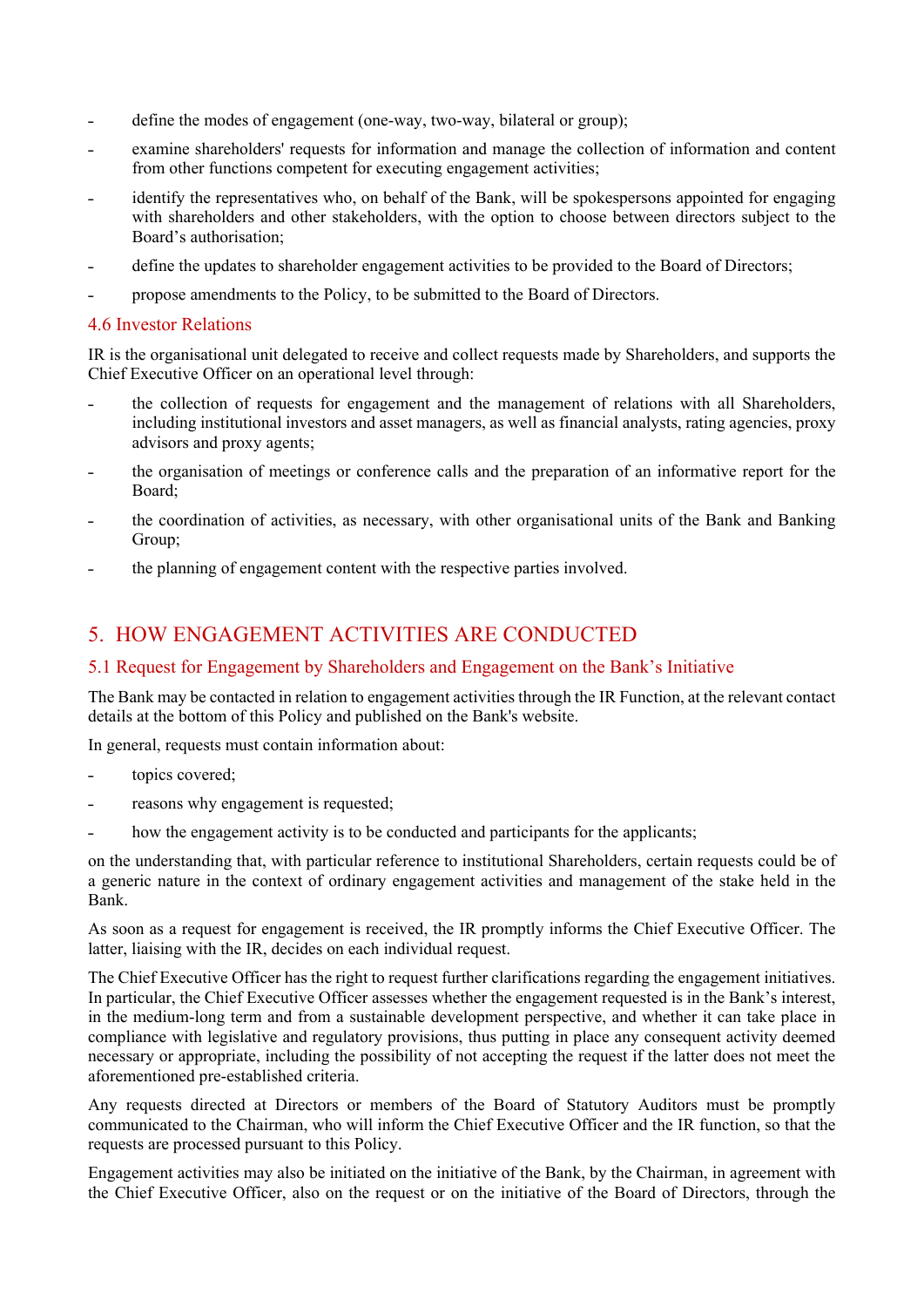organisation of collective or bilateral meetings with investors in which one or more members of the Board of Directors may also take part (based, where applicable, on subject-related competence) and, if necessary, with the support of top managers and/or competent corporate functions.

## 5.2. Shareholders' Meeting

In compliance with legal and regulatory provisions applicable from time to time, the Bank shall pay special attention to ensuring that information concerning the exercise of corporate rights and, in particular, the arrangements and any other information required to exercise the right to vote in the Shareholders' Meeting, is made available in a timely manner to Shareholders in a clear form and in an easily accessible manner. The Bank also ensures that information concerning the outcomes of the Shareholders' Meeting are made available to Shareholders, according to the same criteria.

Pursuant to the Rules of the Board of Directors and the Board Committee, the Board of Directors shall promote and encourage the greatest possible involvement of Shareholders in Shareholders' Meetings and shall take action to streamline procedures for the exercise of shareholders' rights. In particular, the Chairman shall report to the Shareholders' Meeting, in respect of activities completed and scheduled by the Board of Directors and shall ensure that all Shareholders are provided adequate information on all pertinent matters so as to enable them to make informed decisions in respect of the items placed on the agenda of Shareholders' Meetings.

Upon each General Shareholders' Meeting, Shareholders may submit questions on the items placed on the agenda also prior to the Meeting, before the cut-off date and according to the procedures specified by the Bank in the notice of calling. The Bank shall provide responses at the latest during the General Shareholders' Meeting. The answers to the questions asked by the shareholders are provided by the Chairman, also in paper format at the beginning of the meeting, supported, as required, by the Bank's top management who attends the Shareholders' Meeting.

Banca Generali has also adopted a specific regulation governing the conduct of the ordinary and extraordinary shareholders' meetings, indicating the procedures to be followed in order to allow the meetings to be conducted in an orderly and functional manner. The said Regulation is made available to the shareholders and any and all the persons and parties entitled to participate in and vote at the General Shareholders' Meeting at the website www.bancagenerali.com under Governance/Attending the AGM, at the venues at which the General Shareholders' Meeting is convened from time to time.

## 5.3 Information to the Public and Communication Channels

Banca Generali may carry out one or more of the following activities in order to facilitate the Shareholder reporting process, in addition to the reports and information to be published in accordance with the law:

- ˗ the organisation throughout the year of conference calls and dedicated meetings with the main institutional investors to present the interim P&L results or other relevant events for the Bank;
- ˗ information campaigns, in respect of shareholders, proxy advisors and proxy agents, when convening the General Shareholders' Meeting in order to convey all information concerning attendance and the exercise of voting rights. In this regard, the Bank may avail of an external advisor;
- ˗ the organisation of roadshows, investor days or other meetings with one or more Shareholders (other than Shareholders' Meetings);
- ˗ the management of relations with credit rating agencies and ESG rating agencies in the field of sustainability;
- ˗ the publication in the specific section of its website of presentations, documents and press releases (the latter, if price sensitive, are disseminated according to the procedures provided for by the applicable laws and regulations regarding public disclosure of regulated information in force from time to time);
- ˗ presentations via streaming/webcasts and publication of videos or transcripts of the events mentioned above on the Bank's website;
- participation in industry meetings or other events;
- sending and/or publishing newsletters, videos or other communications on the Bank's website.